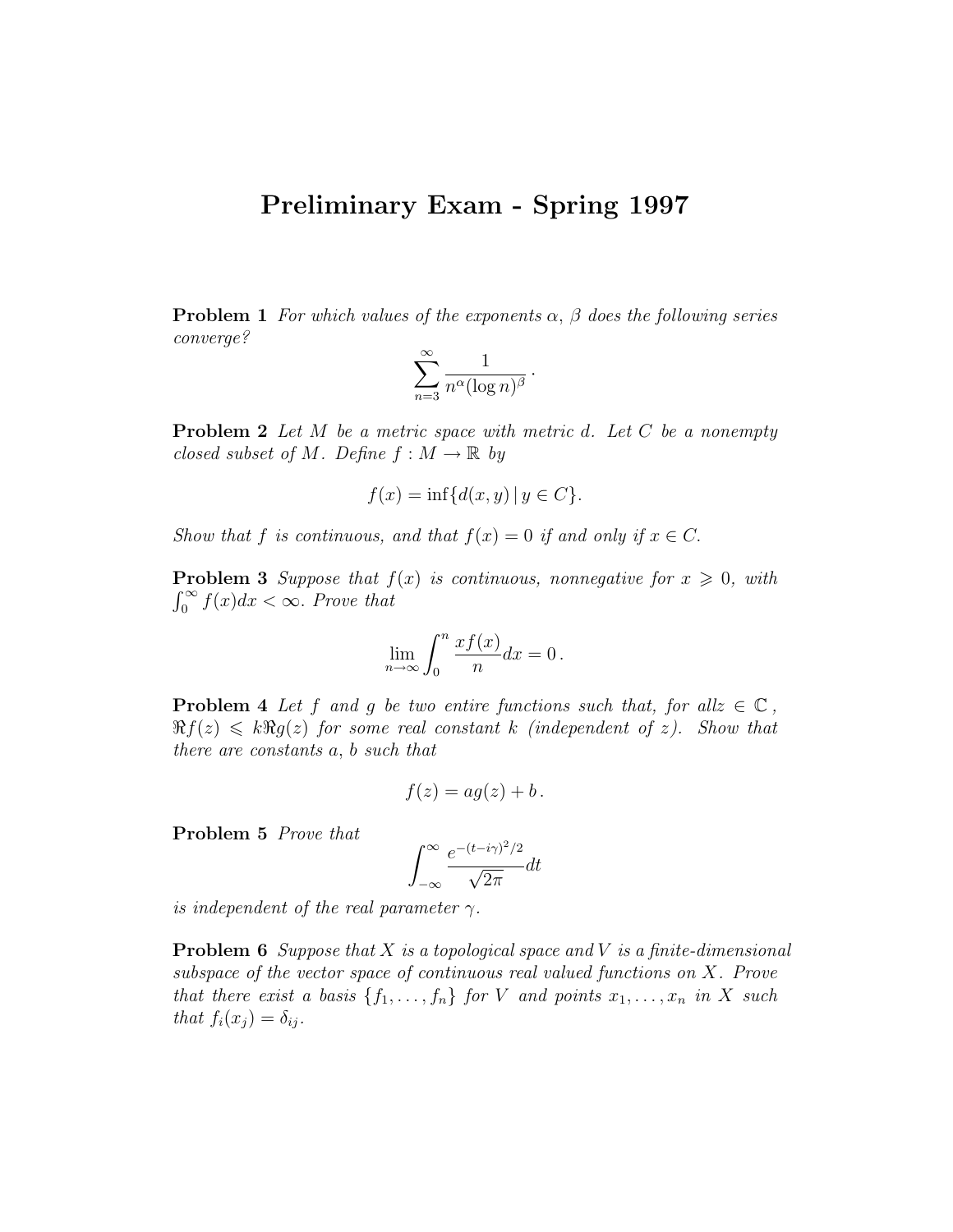Problem 7 Suppose that A and B are endomorphisms of a finite-dimensional vector space V over a field  $K$ . Prove or disprove the following statements:

- 1. Every eigenvector of AB is also an eigenvector of BA.
- 2. Every eigenvalue of AB is also an eigenvalue of BA.

Problem 8 Classify all abelian groups of order 80 up to isomorphism.

**Problem 9** Let R be the ring of  $n \times n$  matrices over a field. Suppose S is a ring and  $h: R \to S$  is a homomorphism. Show that h is either injective or zero.

**Problem 10** Let  $f : \mathbb{R} \to \mathbb{R}$  be a bounded function (i.e., there is a constant M such that  $|f(x)| \leq M$  for all  $x \in \mathbb{R}$ ). Suppose the graph of f is a closed subset of  $\mathbb{R}^2$ . Prove that f is continuous.

**Problem 11** Suppose that  $f''(x) = (x^2 - 1)f(x)$  for all  $x \in \mathbb{R}$ , and that  $f(0) = 1$ ,  $f'(0) = 0$ . Show that  $f(x) \to 0$  as  $x \to \infty$ .

Problem 12 Evaluate the integral

$$
\int_{-\infty}^{\infty} \frac{\sin^2 x}{x^2} dx.
$$

**Problem 13** Suppose that  $f : \mathbb{C} \to \mathbb{C}$  is injective and everywhere holomorphic. Prove that there exist  $a, b \in \mathbb{C}$  with  $a \neq 0$  such that  $f(z) = az + b$  for all  $z \in \mathbb{C}$ .

Problem 14 Show that

$$
\det(\exp(M)) = e^{\text{tr}(M)}
$$

for any complex  $n \times n$  matrix M, where  $\exp(M)$  is defined as in Problem ??.

**Problem 15** Suppose that P and Q are  $n \times n$  matrices such that  $P^2 = P$ ,  $Q^2 = Q$ , and  $1 - (P + Q)$  is invertible. Show that P and Q have the same rank.